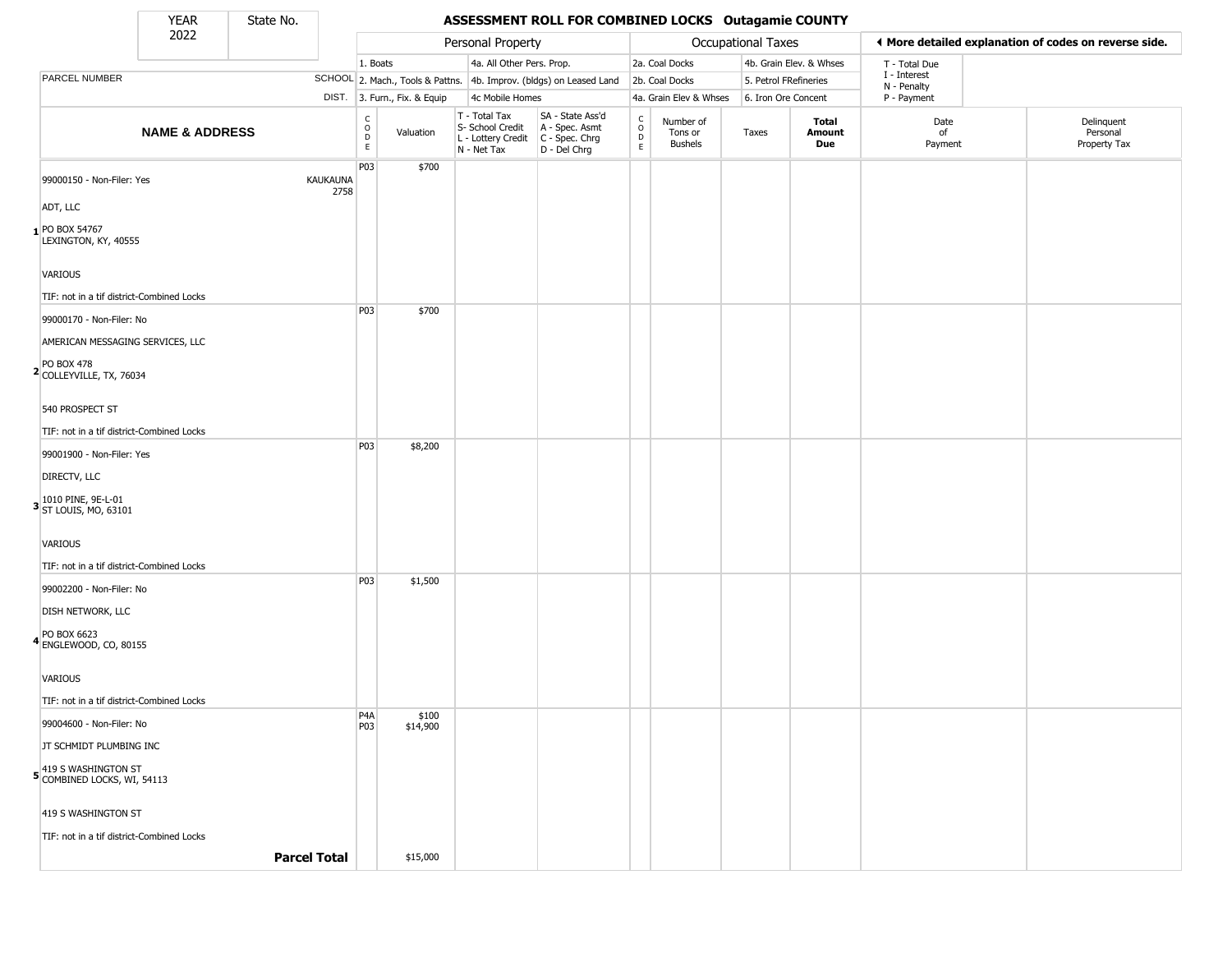|                                                                                                                   | <b>YEAR</b>               | State No.           | ASSESSMENT ROLL FOR COMBINED LOCKS Outagamie COUNTY |                                        |                              |                                                                        |                                                                      |                                      |                                        |                       |                         |                             |                                                       |
|-------------------------------------------------------------------------------------------------------------------|---------------------------|---------------------|-----------------------------------------------------|----------------------------------------|------------------------------|------------------------------------------------------------------------|----------------------------------------------------------------------|--------------------------------------|----------------------------------------|-----------------------|-------------------------|-----------------------------|-------------------------------------------------------|
|                                                                                                                   | 2022                      |                     |                                                     |                                        |                              | Personal Property                                                      |                                                                      |                                      |                                        | Occupational Taxes    |                         |                             | ♦ More detailed explanation of codes on reverse side. |
|                                                                                                                   |                           |                     |                                                     | 1. Boats                               |                              | 4a. All Other Pers. Prop.                                              |                                                                      |                                      | 2a. Coal Docks                         |                       | 4b. Grain Elev. & Whses | T - Total Due               |                                                       |
| PARCEL NUMBER                                                                                                     |                           |                     |                                                     |                                        |                              |                                                                        | SCHOOL 2. Mach., Tools & Pattns. 4b. Improv. (bldgs) on Leased Land  |                                      | 2b. Coal Docks                         | 5. Petrol FRefineries |                         | I - Interest<br>N - Penalty |                                                       |
|                                                                                                                   |                           |                     |                                                     |                                        | DIST. 3. Furn., Fix. & Equip | 4c Mobile Homes                                                        |                                                                      |                                      | 4a. Grain Elev & Whses                 | 6. Iron Ore Concent   |                         | P - Payment                 |                                                       |
|                                                                                                                   | <b>NAME &amp; ADDRESS</b> |                     |                                                     | $_{\rm o}^{\rm c}$<br>$\mathsf D$<br>E | Valuation                    | T - Total Tax<br>S- School Credit<br>L - Lottery Credit<br>N - Net Tax | SA - State Ass'd<br>A - Spec. Asmt<br>C - Spec. Chrg<br>D - Del Chrg | $\rm\frac{C}{O}$<br>D<br>$\mathsf E$ | Number of<br>Tons or<br><b>Bushels</b> | Taxes                 | Total<br>Amount<br>Due  | Date<br>of<br>Payment       | Delinquent<br>Personal<br>Property Tax                |
| 99004720 - Non-Filer: Yes<br>KAMPS BAR AND GRILL DOUG DEVALK<br>303 WILLIAMS ST<br>6 COMBINED LOCKS, WI, 54113    |                           |                     |                                                     | P4A<br>P03                             | \$800<br>\$17,100            |                                                                        |                                                                      |                                      |                                        |                       |                         |                             |                                                       |
| 303 WILLIAMS ST<br>TIF: not in a tif district-Combined Locks                                                      |                           | <b>Parcel Total</b> |                                                     |                                        | \$17,900                     |                                                                        |                                                                      |                                      |                                        |                       |                         |                             |                                                       |
| 99007500 - Non-Filer: No                                                                                          |                           |                     | KAUKAUNA<br>2758                                    | P03                                    | \$300                        |                                                                        |                                                                      |                                      |                                        |                       |                         |                             |                                                       |
| KIDS R' US KAY WEIGMAN<br>7 106 CHRISTOPHER CT<br>COMBINED LOCKS, WI, 54113                                       |                           |                     |                                                     |                                        |                              |                                                                        |                                                                      |                                      |                                        |                       |                         |                             |                                                       |
| 106 CHRISTOPHER CT<br>TIF: not in a tif district-Combined Locks                                                   |                           |                     |                                                     |                                        |                              |                                                                        |                                                                      |                                      |                                        |                       |                         |                             |                                                       |
| 99008850 - Non-Filer: Yes<br>MILL TOWN BAR AND GRILL ANGELA OLSON<br>101 DARBOY RD<br>8 COMBINED LOCKS, WI, 54113 |                           |                     |                                                     | P03                                    | \$11,600                     |                                                                        |                                                                      |                                      |                                        |                       |                         |                             |                                                       |
| 101 DARBOY RD<br>TIF: not in a tif district-Combined Locks                                                        |                           |                     |                                                     |                                        |                              |                                                                        |                                                                      |                                      |                                        |                       |                         |                             |                                                       |
| 99009000 - Non-Filer: No<br>QUADIENT INC FKA NEOPOST USA, INC<br>478 WHEELERS FARMS RD<br>9 MILFORD, CT, 06461    |                           |                     |                                                     | P03                                    | \$200                        |                                                                        |                                                                      |                                      |                                        |                       |                         |                             |                                                       |
| 540 PROSPECT ST<br>TIF: not in a tif district-Combined Locks                                                      |                           |                     |                                                     |                                        |                              |                                                                        |                                                                      |                                      |                                        |                       |                         |                             |                                                       |
| 99016600 - Non-Filer: Yes<br>VW ENTERPRISES/LOX CLUB                                                              |                           |                     |                                                     | P4A<br>P03                             | \$100<br>\$7,000             |                                                                        |                                                                      |                                      |                                        |                       |                         |                             |                                                       |
| 10 591 STATE ST<br>10 COMBINED LOCKS, WI, 54113                                                                   |                           |                     |                                                     |                                        |                              |                                                                        |                                                                      |                                      |                                        |                       |                         |                             |                                                       |
| 591 STATE ST                                                                                                      |                           |                     |                                                     |                                        |                              |                                                                        |                                                                      |                                      |                                        |                       |                         |                             |                                                       |
| TIF: not in a tif district-Combined Locks                                                                         |                           | <b>Parcel Total</b> |                                                     |                                        | \$7,100                      |                                                                        |                                                                      |                                      |                                        |                       |                         |                             |                                                       |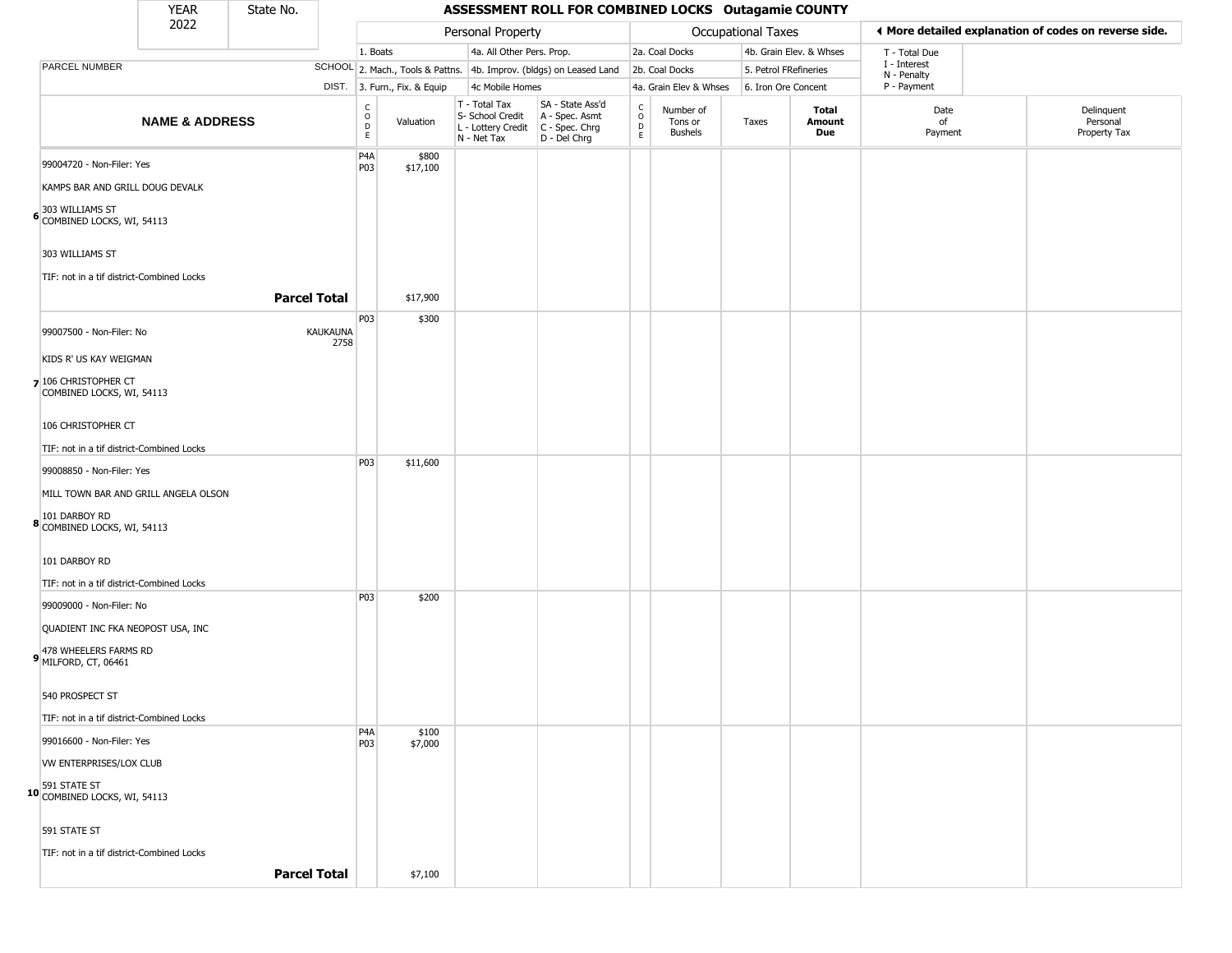|                                                          | <b>YEAR</b>               | State No. |                     | ASSESSMENT ROLL FOR COMBINED LOCKS Outagamie COUNTY      |                              |                                                                        |                                                                      |                                                 |                                        |                    |                         |                             |  |                                                       |  |
|----------------------------------------------------------|---------------------------|-----------|---------------------|----------------------------------------------------------|------------------------------|------------------------------------------------------------------------|----------------------------------------------------------------------|-------------------------------------------------|----------------------------------------|--------------------|-------------------------|-----------------------------|--|-------------------------------------------------------|--|
|                                                          | 2022                      |           |                     |                                                          |                              | Personal Property                                                      |                                                                      |                                                 |                                        | Occupational Taxes |                         |                             |  | ◀ More detailed explanation of codes on reverse side. |  |
|                                                          |                           |           |                     | 1. Boats                                                 |                              | 4a. All Other Pers. Prop.                                              |                                                                      |                                                 | 2a. Coal Docks                         |                    | 4b. Grain Elev. & Whses | T - Total Due               |  |                                                       |  |
| PARCEL NUMBER                                            |                           |           |                     |                                                          |                              |                                                                        | SCHOOL 2. Mach., Tools & Pattns. 4b. Improv. (bldgs) on Leased Land  |                                                 | 2b. Coal Docks                         |                    | 5. Petrol FRefineries   | I - Interest<br>N - Penalty |  |                                                       |  |
|                                                          |                           |           |                     |                                                          | DIST. 3. Furn., Fix. & Equip | 4c Mobile Homes                                                        |                                                                      |                                                 | 4a. Grain Elev & Whses                 |                    | 6. Iron Ore Concent     | P - Payment                 |  |                                                       |  |
|                                                          | <b>NAME &amp; ADDRESS</b> |           |                     | $\begin{matrix} 0 \\ 0 \\ D \end{matrix}$<br>$\mathsf E$ | Valuation                    | T - Total Tax<br>S- School Credit<br>L - Lottery Credit<br>N - Net Tax | SA - State Ass'd<br>A - Spec. Asmt<br>C - Spec. Chrg<br>D - Del Chrg | $\begin{array}{c} C \\ O \\ D \\ E \end{array}$ | Number of<br>Tons or<br><b>Bushels</b> | Taxes              | Total<br>Amount<br>Due  | Date<br>of<br>Payment       |  | Delinguent<br>Personal<br>Property Tax                |  |
| 99017000 - Non-Filer: No                                 |                           |           |                     | P03                                                      | \$600                        |                                                                        |                                                                      |                                                 |                                        |                    |                         |                             |  |                                                       |  |
| WAREHOUSE SPECIALISTS INC                                |                           |           |                     |                                                          |                              |                                                                        |                                                                      |                                                 |                                        |                    |                         |                             |  |                                                       |  |
| 11 PO BOX 7110<br>APPLETON, WI, 54912-7067               |                           |           |                     |                                                          |                              |                                                                        |                                                                      |                                                 |                                        |                    |                         |                             |  |                                                       |  |
| 100 W PROSPECT                                           |                           |           |                     |                                                          |                              |                                                                        |                                                                      |                                                 |                                        |                    |                         |                             |  |                                                       |  |
| TIF: not in a tif district-Combined Locks                |                           |           |                     |                                                          |                              |                                                                        |                                                                      |                                                 |                                        |                    |                         |                             |  |                                                       |  |
| 99024900 - Non-Filer: Yes                                |                           |           |                     | P03                                                      | \$1,900                      |                                                                        |                                                                      |                                                 |                                        |                    |                         |                             |  |                                                       |  |
| SMUCKER FOODSERVICE, INC                                 |                           |           |                     |                                                          |                              |                                                                        |                                                                      |                                                 |                                        |                    |                         |                             |  |                                                       |  |
| 12 PO BOX 3576<br>CHICAGO, IL, 60654                     |                           |           |                     |                                                          |                              |                                                                        |                                                                      |                                                 |                                        |                    |                         |                             |  |                                                       |  |
| 434 PATRICK ST                                           |                           |           |                     |                                                          |                              |                                                                        |                                                                      |                                                 |                                        |                    |                         |                             |  |                                                       |  |
| TIF: not in a tif district-Combined Locks                |                           |           |                     |                                                          |                              |                                                                        |                                                                      |                                                 |                                        |                    |                         |                             |  |                                                       |  |
| 99025100 - Non-Filer: No                                 |                           |           |                     | P03                                                      | \$7,600                      |                                                                        |                                                                      |                                                 |                                        |                    |                         |                             |  |                                                       |  |
| US BANK NATIONAL ASSOCIATION                             |                           |           |                     |                                                          |                              |                                                                        |                                                                      |                                                 |                                        |                    |                         |                             |  |                                                       |  |
| 13 1310 MADRID STREET<br>MARSHALL, MN, 56258             |                           |           |                     |                                                          |                              |                                                                        |                                                                      |                                                 |                                        |                    |                         |                             |  |                                                       |  |
| <b>VARIOUS</b>                                           |                           |           |                     |                                                          |                              |                                                                        |                                                                      |                                                 |                                        |                    |                         |                             |  |                                                       |  |
| TIF: not in a tif district-Combined Locks                |                           |           |                     |                                                          |                              |                                                                        |                                                                      |                                                 |                                        |                    |                         |                             |  |                                                       |  |
| 99025300 - Non-Filer: Yes                                |                           |           |                     | P4A<br>P03                                               | \$7,000<br>\$21,300          |                                                                        |                                                                      |                                                 |                                        |                    |                         |                             |  |                                                       |  |
| CHICO'S CAFE FRANCISCO MONTERROSA                        |                           |           |                     |                                                          |                              |                                                                        |                                                                      |                                                 |                                        |                    |                         |                             |  |                                                       |  |
| 14 427 S. WASHINGTON ST<br>14 COMBINED LOCKS, WI, 54113  |                           |           |                     |                                                          |                              |                                                                        |                                                                      |                                                 |                                        |                    |                         |                             |  |                                                       |  |
| 427 WASHINGTON ST                                        |                           |           |                     |                                                          |                              |                                                                        |                                                                      |                                                 |                                        |                    |                         |                             |  |                                                       |  |
| TIF: not in a tif district-Combined Locks                |                           |           |                     |                                                          |                              |                                                                        |                                                                      |                                                 |                                        |                    |                         |                             |  |                                                       |  |
|                                                          |                           |           | <b>Parcel Total</b> |                                                          | \$28,300                     |                                                                        |                                                                      |                                                 |                                        |                    |                         |                             |  |                                                       |  |
| 99025700 - Non-Filer: No                                 |                           |           |                     | Exe<br>mpt                                               | \$0                          |                                                                        |                                                                      |                                                 |                                        |                    |                         |                             |  |                                                       |  |
| HEALTH AND WELLNESS CENTER KIMBERLY AREA SCHOOL DISTRICT |                           |           |                     |                                                          |                              |                                                                        |                                                                      |                                                 |                                        |                    |                         |                             |  |                                                       |  |
| 15 425 S WASHINGTON ST<br>15 COMBINED LOCKS, WI, 54113   |                           |           |                     |                                                          |                              |                                                                        |                                                                      |                                                 |                                        |                    |                         |                             |  |                                                       |  |
| 425 S WASHINGTON ST                                      |                           |           |                     |                                                          |                              |                                                                        |                                                                      |                                                 |                                        |                    |                         |                             |  |                                                       |  |
| TIE: not in a tif dictrict Combined Lock                 |                           |           |                     |                                                          |                              |                                                                        |                                                                      |                                                 |                                        |                    |                         |                             |  |                                                       |  |

TIF: not in a tif district-Combined Locks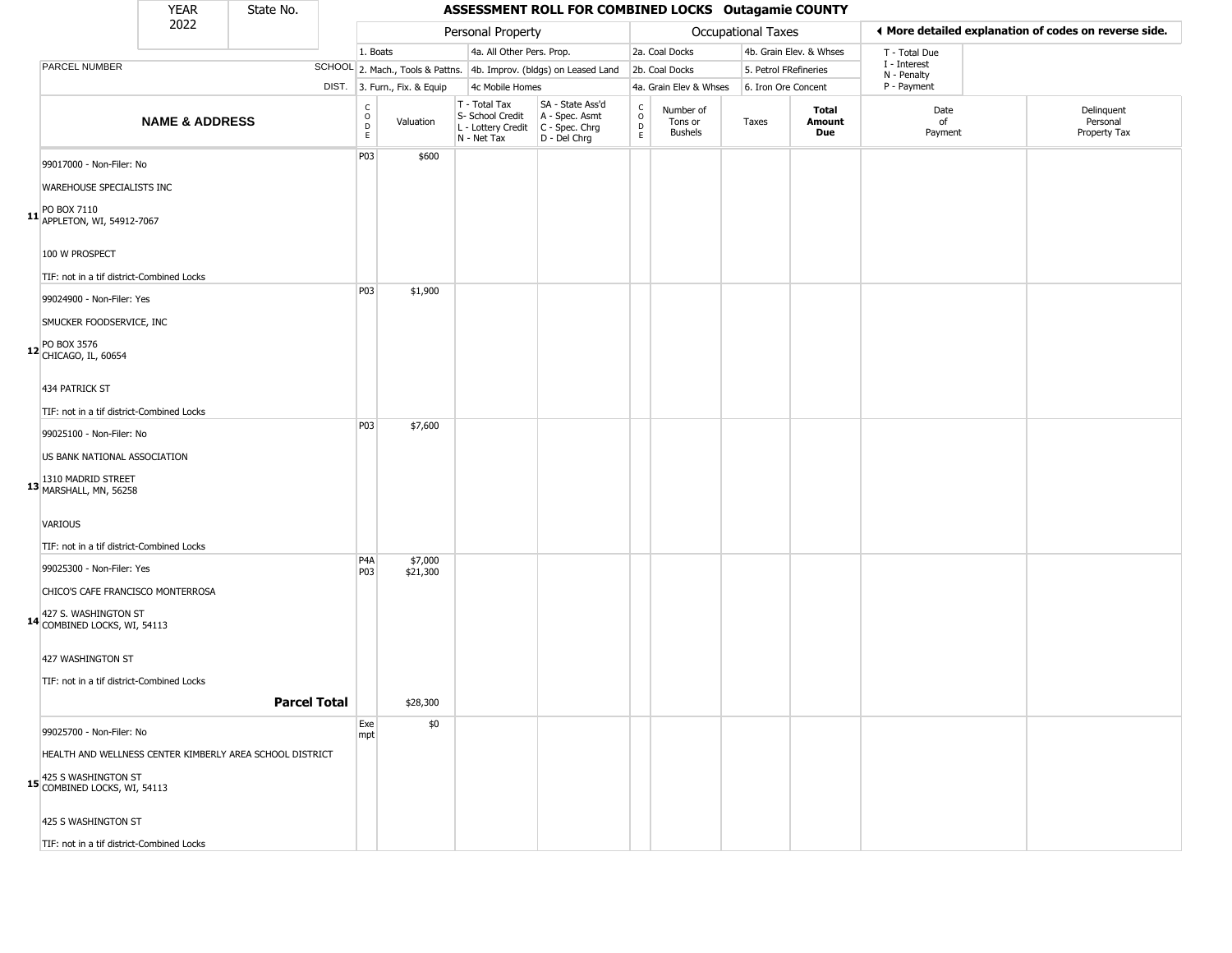| YFAR | State No. |  |
|------|-----------|--|
| วกวว |           |  |

#### **ASSESSMENT ROLL FOR COMBINED LOCKS Outagamie COUNTY**

|                                                                          | <b>YEAR</b>               | State No. | ASSESSMENT ROLL FOR COMBINED LOCKS Outagamie COUNTY |                              |                                                                                         |                                                                     |                                            |                                 |                       |                         |                                                       |  |                                        |  |
|--------------------------------------------------------------------------|---------------------------|-----------|-----------------------------------------------------|------------------------------|-----------------------------------------------------------------------------------------|---------------------------------------------------------------------|--------------------------------------------|---------------------------------|-----------------------|-------------------------|-------------------------------------------------------|--|----------------------------------------|--|
|                                                                          | 2022                      |           |                                                     |                              | Personal Property                                                                       |                                                                     |                                            |                                 | Occupational Taxes    |                         | ♦ More detailed explanation of codes on reverse side. |  |                                        |  |
|                                                                          |                           |           | 1. Boats                                            |                              | 4a. All Other Pers. Prop.                                                               |                                                                     |                                            | 2a. Coal Docks                  |                       | 4b. Grain Elev. & Whses | T - Total Due                                         |  |                                        |  |
| PARCEL NUMBER                                                            |                           |           |                                                     |                              |                                                                                         | SCHOOL 2. Mach., Tools & Pattns. 4b. Improv. (bldgs) on Leased Land |                                            | 2b. Coal Docks                  | 5. Petrol FRefineries |                         | I - Interest<br>N - Penalty                           |  |                                        |  |
|                                                                          |                           |           |                                                     | DIST. 3. Furn., Fix. & Equip | 4c Mobile Homes                                                                         |                                                                     |                                            | 4a. Grain Elev & Whses          | 6. Iron Ore Concent   |                         | P - Payment                                           |  |                                        |  |
|                                                                          | <b>NAME &amp; ADDRESS</b> |           | C<br>$\circ$<br>D<br>E.                             | Valuation                    | T - Total Tax<br>S- School Credit<br>L - Lottery Credit   C - Spec. Chrg<br>N - Net Tax | SA - State Ass'd<br>A - Spec. Asmt<br>D - Del Chrg                  | $\begin{array}{c} C \\ O \\ E \end{array}$ | Number of<br>Tons or<br>Bushels | Taxes                 | Total<br>Amount<br>Due  | Date<br>of<br>Payment                                 |  | Delinquent<br>Personal<br>Property Tax |  |
| 99025900 - Non-Filer: No                                                 |                           |           | P03                                                 | \$100                        |                                                                                         |                                                                     |                                            |                                 |                       |                         |                                                       |  |                                        |  |
| PITNEY BOWES INC                                                         |                           |           |                                                     |                              |                                                                                         |                                                                     |                                            |                                 |                       |                         |                                                       |  |                                        |  |
| 16 5310 CYPRESS CENTER DRIVE #110<br>16 TAMPA, FL, 33609                 |                           |           |                                                     |                              |                                                                                         |                                                                     |                                            |                                 |                       |                         |                                                       |  |                                        |  |
| 425 S WASHINGTON ST                                                      |                           |           |                                                     |                              |                                                                                         |                                                                     |                                            |                                 |                       |                         |                                                       |  |                                        |  |
| TIF: not in a tif district-Combined Locks                                |                           |           |                                                     |                              |                                                                                         |                                                                     |                                            |                                 |                       |                         |                                                       |  |                                        |  |
| 99026200 - Non-Filer: Yes                                                |                           |           | <b>P03</b>                                          | \$3,200                      |                                                                                         |                                                                     |                                            |                                 |                       |                         |                                                       |  |                                        |  |
| GREAT LAKES COCA-COLA DISTRIBUTION, LLC C/O PROPERTY TAX DEPT            |                           |           |                                                     |                              |                                                                                         |                                                                     |                                            |                                 |                       |                         |                                                       |  |                                        |  |
| 17 6250 N RIVER RD, STE 9000<br>ROSEMONT, IL, 60018                      |                           |           |                                                     |                              |                                                                                         |                                                                     |                                            |                                 |                       |                         |                                                       |  |                                        |  |
| VARIOUS                                                                  |                           |           |                                                     |                              |                                                                                         |                                                                     |                                            |                                 |                       |                         |                                                       |  |                                        |  |
| TIF: not in a tif district-Combined Locks                                |                           |           |                                                     |                              |                                                                                         |                                                                     |                                            |                                 |                       |                         |                                                       |  |                                        |  |
| 99026300 - Non-Filer: No                                                 |                           |           | P <sub>4</sub> A                                    | \$17,000                     |                                                                                         |                                                                     |                                            |                                 |                       |                         |                                                       |  |                                        |  |
| WASTE MANAGEMENT OF WISCONSIN, INC C/O MARVIN POER AND<br><b>COMPANY</b> |                           |           |                                                     |                              |                                                                                         |                                                                     |                                            |                                 |                       |                         |                                                       |  |                                        |  |
| 18 PO BOX 802206<br>DALLAS, TX, 75380                                    |                           |           |                                                     |                              |                                                                                         |                                                                     |                                            |                                 |                       |                         |                                                       |  |                                        |  |
| VARIOUS                                                                  |                           |           |                                                     |                              |                                                                                         |                                                                     |                                            |                                 |                       |                         |                                                       |  |                                        |  |
| TIF: not in a tif district-Combined Locks                                |                           |           |                                                     |                              |                                                                                         |                                                                     |                                            |                                 |                       |                         |                                                       |  |                                        |  |
| 99026400 - Non-Filer: No                                                 |                           |           | P <sub>4</sub> A                                    | \$14,400                     |                                                                                         |                                                                     |                                            |                                 |                       |                         |                                                       |  |                                        |  |
| SPECTRASITE COMMUNICATIONS, INC                                          |                           |           |                                                     |                              |                                                                                         |                                                                     |                                            |                                 |                       |                         |                                                       |  |                                        |  |
| 19 PO BOX 723597<br>19 ATLANTA, GA, 31139                                |                           |           |                                                     |                              |                                                                                         |                                                                     |                                            |                                 |                       |                         |                                                       |  |                                        |  |
| 405 WALLACE ST-TOWER                                                     |                           |           |                                                     |                              |                                                                                         |                                                                     |                                            |                                 |                       |                         |                                                       |  |                                        |  |
| TIF: not in a tif district-Combined Locks                                |                           |           |                                                     |                              |                                                                                         |                                                                     |                                            |                                 |                       |                         |                                                       |  |                                        |  |
| 99026500 - Non-Filer: Yes                                                |                           |           | P <sub>4</sub> A                                    | \$200                        |                                                                                         |                                                                     |                                            |                                 |                       |                         |                                                       |  |                                        |  |
| NAK CONCRETE                                                             |                           |           |                                                     |                              |                                                                                         |                                                                     |                                            |                                 |                       |                         |                                                       |  |                                        |  |
| 537 MARCELLA AVE<br>20 COMBINED LOCKS, WI, 54113                         |                           |           |                                                     |                              |                                                                                         |                                                                     |                                            |                                 |                       |                         |                                                       |  |                                        |  |
| 537 MARCELLA AVE                                                         |                           |           |                                                     |                              |                                                                                         |                                                                     |                                            |                                 |                       |                         |                                                       |  |                                        |  |
| TIF: not in a tif district-Combined Locks                                |                           |           |                                                     |                              |                                                                                         |                                                                     |                                            |                                 |                       |                         |                                                       |  |                                        |  |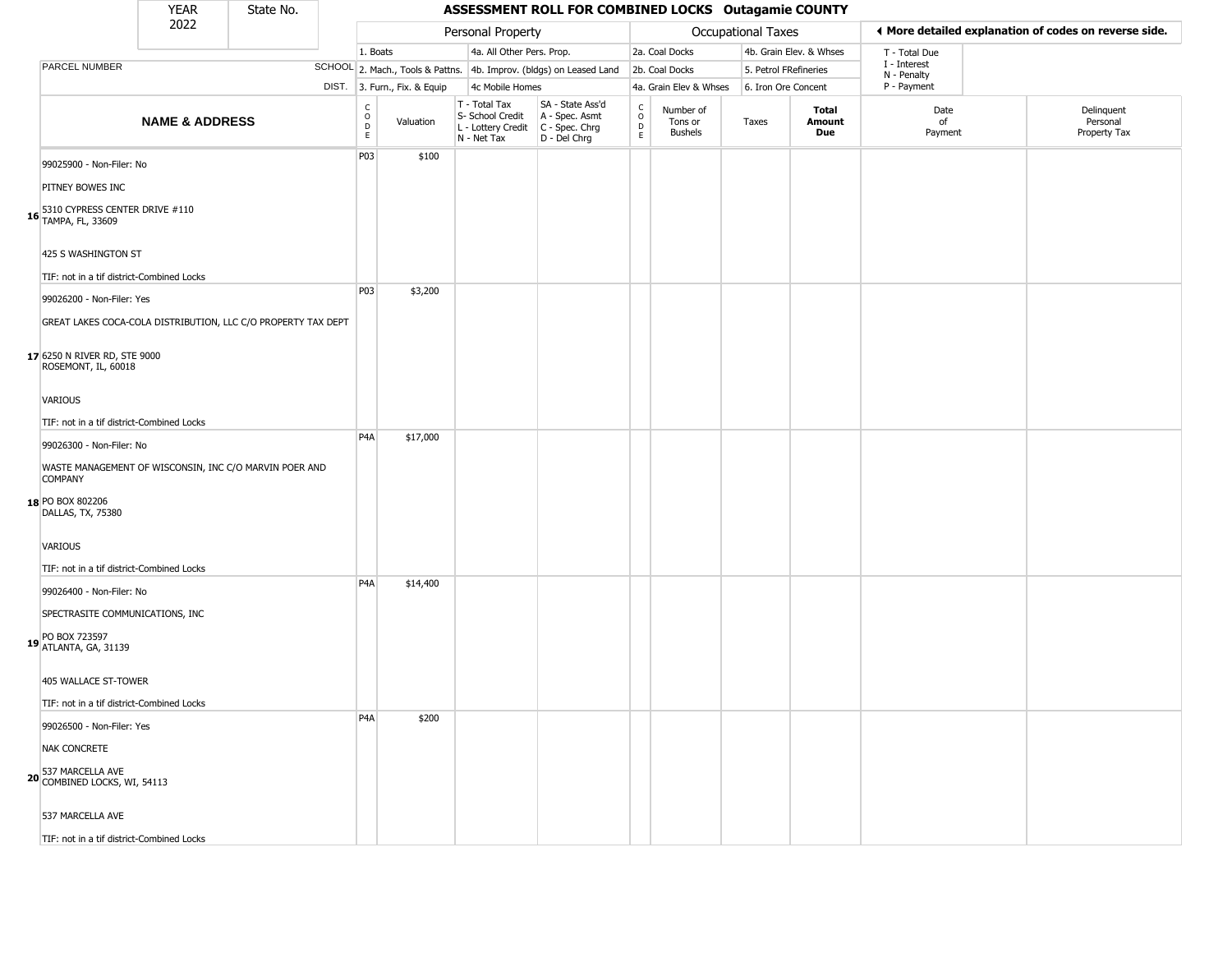|                                                                   | <b>YEAR</b>               | State No. |                      |                        |                              |                                                                        | ASSESSMENT ROLL FOR COMBINED LOCKS Outagamie COUNTY                  |                                        |                                        |                    |                         |                             |                                                       |
|-------------------------------------------------------------------|---------------------------|-----------|----------------------|------------------------|------------------------------|------------------------------------------------------------------------|----------------------------------------------------------------------|----------------------------------------|----------------------------------------|--------------------|-------------------------|-----------------------------|-------------------------------------------------------|
|                                                                   | 2022                      |           |                      |                        |                              | Personal Property                                                      |                                                                      |                                        |                                        | Occupational Taxes |                         |                             | I More detailed explanation of codes on reverse side. |
|                                                                   |                           |           |                      | 1. Boats               |                              | 4a. All Other Pers. Prop.                                              |                                                                      |                                        | 2a. Coal Docks                         |                    | 4b. Grain Elev. & Whses | T - Total Due               |                                                       |
| PARCEL NUMBER                                                     |                           |           |                      |                        |                              |                                                                        | SCHOOL 2. Mach., Tools & Pattns. 4b. Improv. (bldgs) on Leased Land  |                                        | 2b. Coal Docks                         |                    | 5. Petrol FRefineries   | I - Interest<br>N - Penalty |                                                       |
|                                                                   |                           |           |                      |                        | DIST. 3. Furn., Fix. & Equip | 4c Mobile Homes                                                        |                                                                      |                                        | 4a. Grain Elev & Whses                 |                    | 6. Iron Ore Concent     | P - Payment                 |                                                       |
|                                                                   | <b>NAME &amp; ADDRESS</b> |           |                      | С<br>$\circ$<br>D<br>E | Valuation                    | T - Total Tax<br>S- School Credit<br>L - Lottery Credit<br>N - Net Tax | SA - State Ass'd<br>A - Spec. Asmt<br>C - Spec. Chrg<br>D - Del Chrg | $_{\rm o}^{\rm c}$<br>D<br>$\mathsf E$ | Number of<br>Tons or<br><b>Bushels</b> | Taxes              | Total<br>Amount<br>Due  | Date<br>of<br>Payment       | Delinquent<br>Personal<br>Property Tax                |
| 99026600 - Non-Filer: Yes                                         |                           |           |                      | P03                    | \$50,800                     |                                                                        |                                                                      |                                        |                                        |                    |                         |                             |                                                       |
| PAC-VAN, INC                                                      |                           |           |                      |                        |                              |                                                                        |                                                                      |                                        |                                        |                    |                         |                             |                                                       |
| 9155 HARRISON PARK CT<br>INDIANAPOLIS, IN, 46229                  |                           |           |                      |                        |                              |                                                                        |                                                                      |                                        |                                        |                    |                         |                             |                                                       |
| 425 S WASHINGTON ST                                               |                           |           |                      |                        |                              |                                                                        |                                                                      |                                        |                                        |                    |                         |                             |                                                       |
| TIF: not in a tif district-Combined Locks                         |                           |           |                      |                        |                              |                                                                        |                                                                      |                                        |                                        |                    |                         |                             |                                                       |
| 99026800 - Non-Filer: Yes                                         |                           |           |                      | P03                    | \$300                        |                                                                        |                                                                      |                                        |                                        |                    |                         |                             |                                                       |
| WABASHA LEASING, LLC                                              |                           |           |                      |                        |                              |                                                                        |                                                                      |                                        |                                        |                    |                         |                             |                                                       |
| 22 PO BOX 80615<br>INDIANAPOLIS, IN, 46280                        |                           |           |                      |                        |                              |                                                                        |                                                                      |                                        |                                        |                    |                         |                             |                                                       |
| VARIOUS                                                           |                           |           |                      |                        |                              |                                                                        |                                                                      |                                        |                                        |                    |                         |                             |                                                       |
| TIF: not in a tif district-Combined Locks                         |                           |           |                      |                        |                              |                                                                        |                                                                      |                                        |                                        |                    |                         |                             |                                                       |
| 99026900 - Non-Filer: No                                          |                           |           | KAUKAUNA P03<br>2758 | P <sub>4</sub> A       | \$31,800<br>\$156,200        |                                                                        |                                                                      |                                        |                                        |                    |                         |                             |                                                       |
| KWIK TRIP, INC DBA KWIK TRIP #1061                                |                           |           |                      |                        |                              |                                                                        |                                                                      |                                        |                                        |                    |                         |                             |                                                       |
| 23 1626 OAK STREET<br>LA CROSSE, WI, 54602                        |                           |           |                      |                        |                              |                                                                        |                                                                      |                                        |                                        |                    |                         |                             |                                                       |
| 459 DEBRUIN RD                                                    |                           |           |                      |                        |                              |                                                                        |                                                                      |                                        |                                        |                    |                         |                             |                                                       |
| TIF: TIF #3-Combined Locks                                        |                           |           |                      |                        |                              |                                                                        |                                                                      |                                        |                                        |                    |                         |                             |                                                       |
|                                                                   |                           |           | <b>Parcel Total</b>  |                        | \$188,000                    |                                                                        |                                                                      |                                        |                                        |                    |                         |                             |                                                       |
| 99027000 - Non-Filer: Yes                                         |                           |           | KAUKAUNA<br>2758     | P03                    | \$1,300                      |                                                                        |                                                                      |                                        |                                        |                    |                         |                             |                                                       |
| WELLS FARGO FINANCIAL LEASING, INC                                |                           |           |                      |                        |                              |                                                                        |                                                                      |                                        |                                        |                    |                         |                             |                                                       |
| 24 PO BOX 36200 - PROP TAX COMPLIANCE<br>BILLINGS, MT, 59107-6200 |                           |           |                      |                        |                              |                                                                        |                                                                      |                                        |                                        |                    |                         |                             |                                                       |
| 532 COONEN DRIVE                                                  |                           |           |                      |                        |                              |                                                                        |                                                                      |                                        |                                        |                    |                         |                             |                                                       |
| TIF: not in a tif district-Combined Locks                         |                           |           |                      |                        |                              |                                                                        |                                                                      |                                        |                                        |                    |                         |                             |                                                       |
| 99028000 - Non-Filer: No                                          |                           |           |                      | P03                    | \$18,300                     |                                                                        |                                                                      |                                        |                                        |                    |                         |                             |                                                       |
| XEROX FINANCIAL SERVICES, LLC                                     |                           |           |                      |                        |                              |                                                                        |                                                                      |                                        |                                        |                    |                         |                             |                                                       |
| PO BOX 909<br>25 WEBSTER, NY, 14580                               |                           |           |                      |                        |                              |                                                                        |                                                                      |                                        |                                        |                    |                         |                             |                                                       |
| 540 PROSPECT ST                                                   |                           |           |                      |                        |                              |                                                                        |                                                                      |                                        |                                        |                    |                         |                             |                                                       |

TIF: not in a tif district-Combined Locks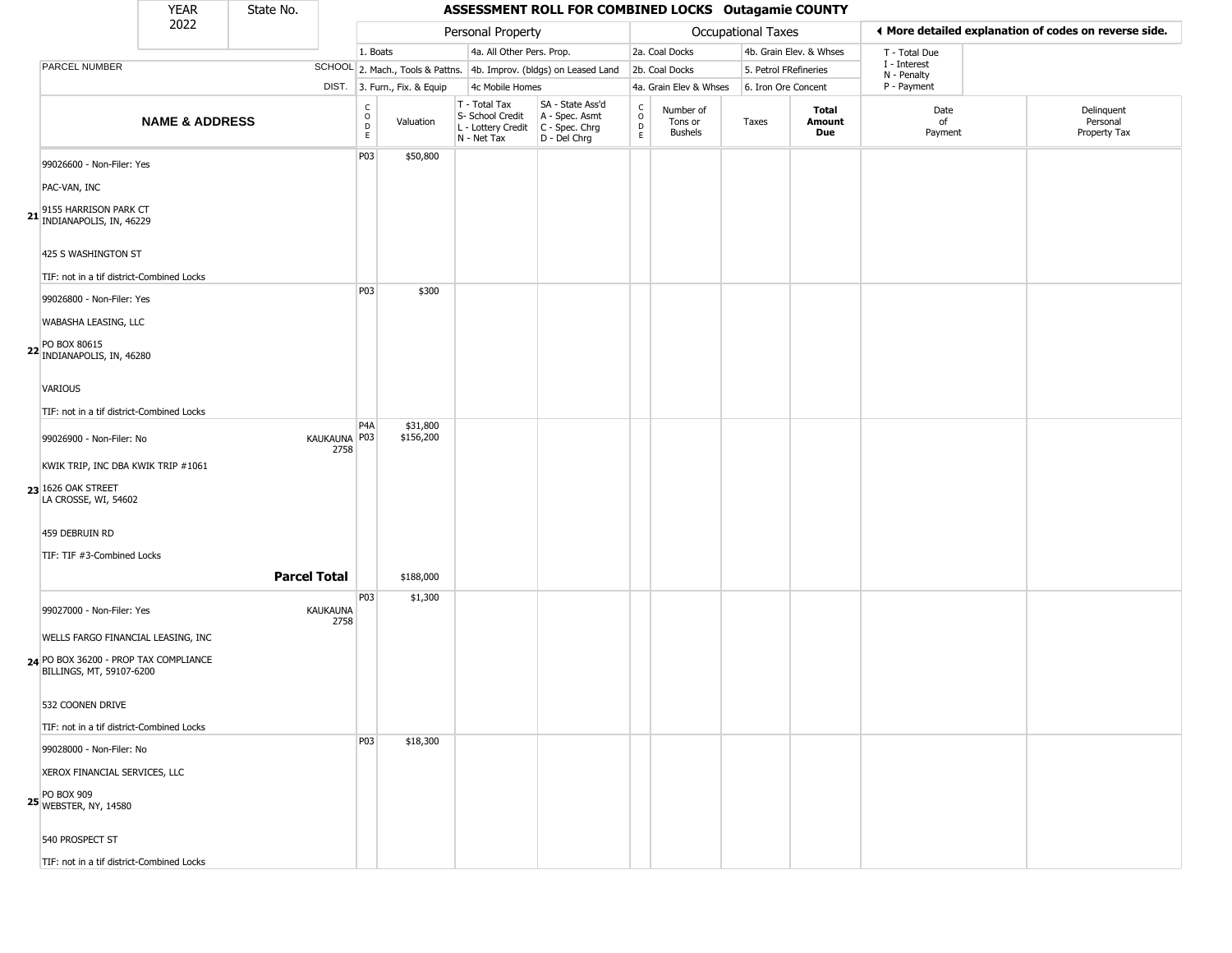|                                                                                                                                                                    | <b>YEAR</b>               |  | State No.     |  |                               |                   |                                                                        | ASSESSMENT ROLL FOR COMBINED LOCKS Outagamie COUNTY                  |                                        |                                        |             |                       |                                                       |                             |  |                                        |
|--------------------------------------------------------------------------------------------------------------------------------------------------------------------|---------------------------|--|---------------|--|-------------------------------|-------------------|------------------------------------------------------------------------|----------------------------------------------------------------------|----------------------------------------|----------------------------------------|-------------|-----------------------|-------------------------------------------------------|-----------------------------|--|----------------------------------------|
|                                                                                                                                                                    | 2022                      |  |               |  |                               | Personal Property |                                                                        |                                                                      |                                        | <b>Occupational Taxes</b>              |             |                       | 4 More detailed explanation of codes on reverse side. |                             |  |                                        |
|                                                                                                                                                                    |                           |  |               |  | 1. Boats                      |                   | 4a. All Other Pers. Prop.                                              |                                                                      |                                        | 2a. Coal Docks                         |             |                       | 4b. Grain Elev. & Whses                               | T - Total Due               |  |                                        |
| <b>PARCEL NUMBER</b>                                                                                                                                               |                           |  |               |  |                               |                   |                                                                        | SCHOOL 2. Mach., Tools & Pattns. 4b. Improv. (bldgs) on Leased Land  |                                        | 2b. Coal Docks                         |             | 5. Petrol FRefineries |                                                       | I - Interest<br>N - Penalty |  |                                        |
|                                                                                                                                                                    |                           |  | DIST.         |  | 3. Furn., Fix. & Equip        | 4c Mobile Homes   |                                                                        | 4a. Grain Elev & Whses<br>6. Iron Ore Concent                        |                                        |                                        | P - Payment |                       |                                                       |                             |  |                                        |
|                                                                                                                                                                    | <b>NAME &amp; ADDRESS</b> |  |               |  | D                             | Valuation         | T - Total Tax<br>S- School Credit<br>L - Lottery Credit<br>N - Net Tax | SA - State Ass'd<br>A - Spec. Asmt<br>C - Spec. Chrg<br>D - Del Chrq | $_{\rm o}^{\rm c}$<br>$\mathsf D$<br>E | Number of<br>Tons or<br><b>Bushels</b> |             | Taxes                 | <b>Total</b><br>Amount<br>Due                         | Date<br>Payment             |  | Delinquent<br>Personal<br>Property Tax |
| 99900100 - Non-Filer: No<br>MIDWEST PAPER GROUP<br>540 PROSPECT CT<br>26 COMBINED LOCKS, WI, 54113<br>540 PROSPECT CT<br>TIF: not in a tif district-Combined Locks |                           |  |               |  | Stat<br>e<br>Ass<br>ess<br>ed | \$0               |                                                                        |                                                                      |                                        |                                        |             |                       |                                                       |                             |  |                                        |
| NO. OF PARCELS 26                                                                                                                                                  |                           |  | <b>TOTALS</b> |  |                               | 395,200.00        |                                                                        |                                                                      |                                        |                                        |             |                       |                                                       |                             |  |                                        |